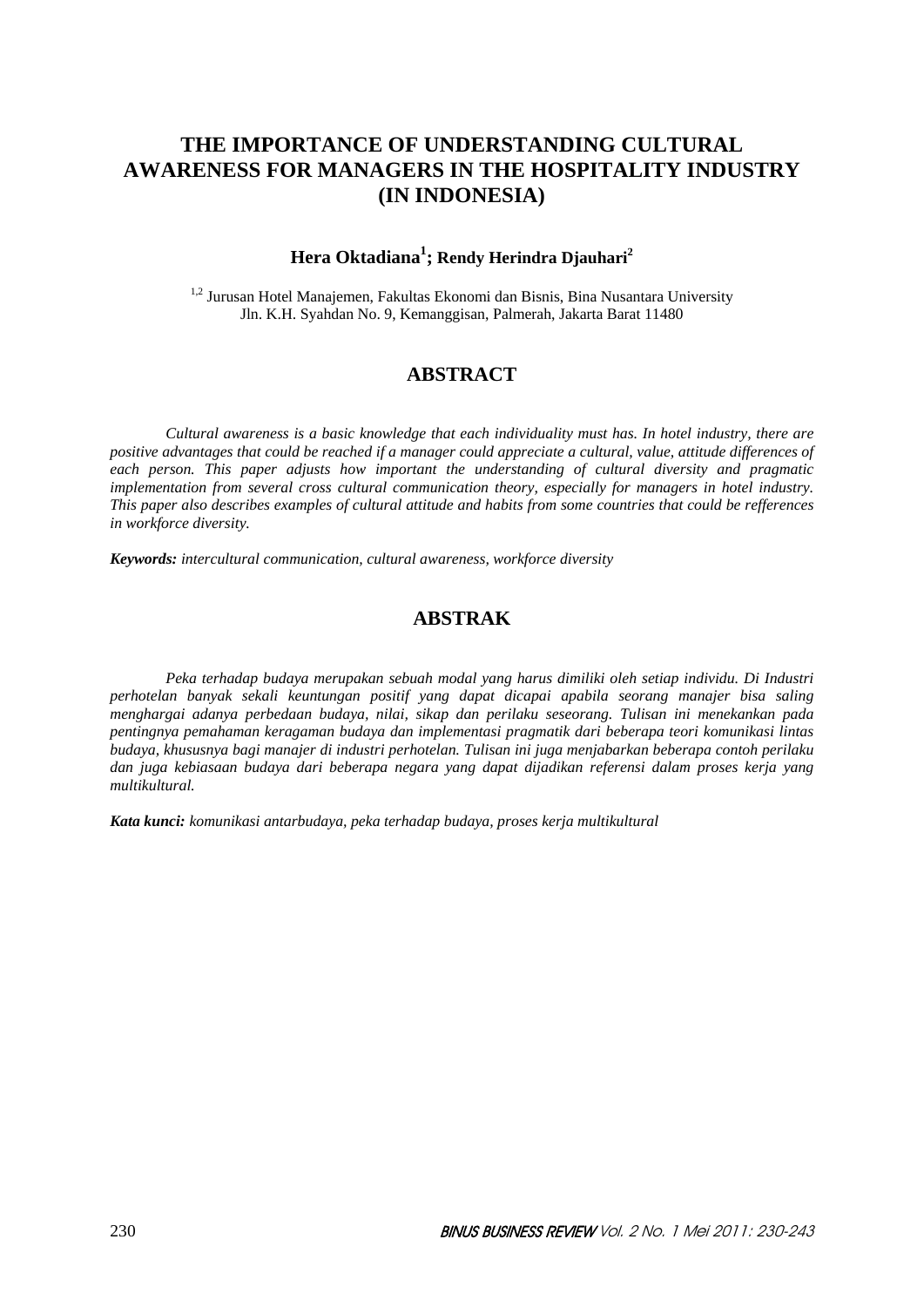# **INTRODUCTION**

The hospitality industry, which includes lodging properties and food and beverage operations, is a segment within the tourism industry. There are four major segments in the tourism industry; hospitality, retail stores, transportation and destination (activities) sites. As a service industry, the hospitality industry has attributes that distinguish itself from the manufacturing industry. They are intangibility (the difficulty to measure, describe or standardize), simultaneity (service is produced and consumed in the same place and almost at the same time), perishability (service cannot be stored for future sales; the potential income from an unsold room is lost forever), heterogeneity (the quality of service is defined by each customer), and inseparability (services are inseparable from their providers, thus their quality depends on the providers).

The hospitality industry is growing rapidly worldwide and is becoming one of the largest industries in the world. This industry has some distinctive characteristics. It is service orientated in which the intangibility of services and the tangibility of products are combined and labor-intensive. This industry offers the best employment and business opportunities and is becoming the largest provider of employment opportunities in this century.

 Considering those factors, today's hotel managers must understand the importance of multicultural concepts and communication skills in order to be able to work in a workforce diverse environment. In general, there are some benefits that can be gained from understanding the different cultures for the hospitality business. It improves good relations between staff in the workplace and overcomes anti-discrimination. When staff are happy and can work in harmony, they are able to provide better service to guests in order to ensure the guests' satisfaction.

Therefore, hotel managers must have capability to communicate and deal effectively with people from different cultures, as they are tasked with the responsibility of ensuring that communication between colleagues, staff, clients and customers is clear, coherent and free from intercultural misunderstandings. In order to achieve this, they must possess certain key attributes. These are namely, intercultural awareness, flexibility, and capitalizing on differences.

# **Intercultural Communication Competency**

Intercultural communication is defined as 'involving interpersonal communication between people from different socio-cultural systems and/or communication between members of different subsystems (e.g., ethnic or racial groups) within the same socio cultural system' (Gudykunst, 1987). Communication competence is conceptualised as an individual's ability to adapt effectively to the surrounding environment over time (Spitzberg & Cupach, 1984). The central feature of this definition is the focus on adaptability, which has been widely accepted as a component of communication competence. Thus, in a culturally diverse workplace, competence in intercultural communication can be described as an ability to be flexible and adaptable to different cultural contexts, that is, sensitive to the cultural situation and acting accordingly.

Present indications suggest that the hospitality industry, as a service industry, has begun to recognize the value of improved communication as a key to establishing and increasing quality, productivity, and competitiveness. In the study of the hospitality industry for the 21st century, Powers & Riegel (1993) conclude that the hospitality industry is very much a people business in which staff make all the difference in the customer experience. Brownel (1991) indicates that the managers in hospitality organizations must have the expertise to establish appropriate systems to communicate appropriately with employees at all levels. Studies of leadership in the lodging and food service sectors found that effective leadership includes the ability to listen and communicate effectively (Cichy, Sciarini, & Patton, 1992).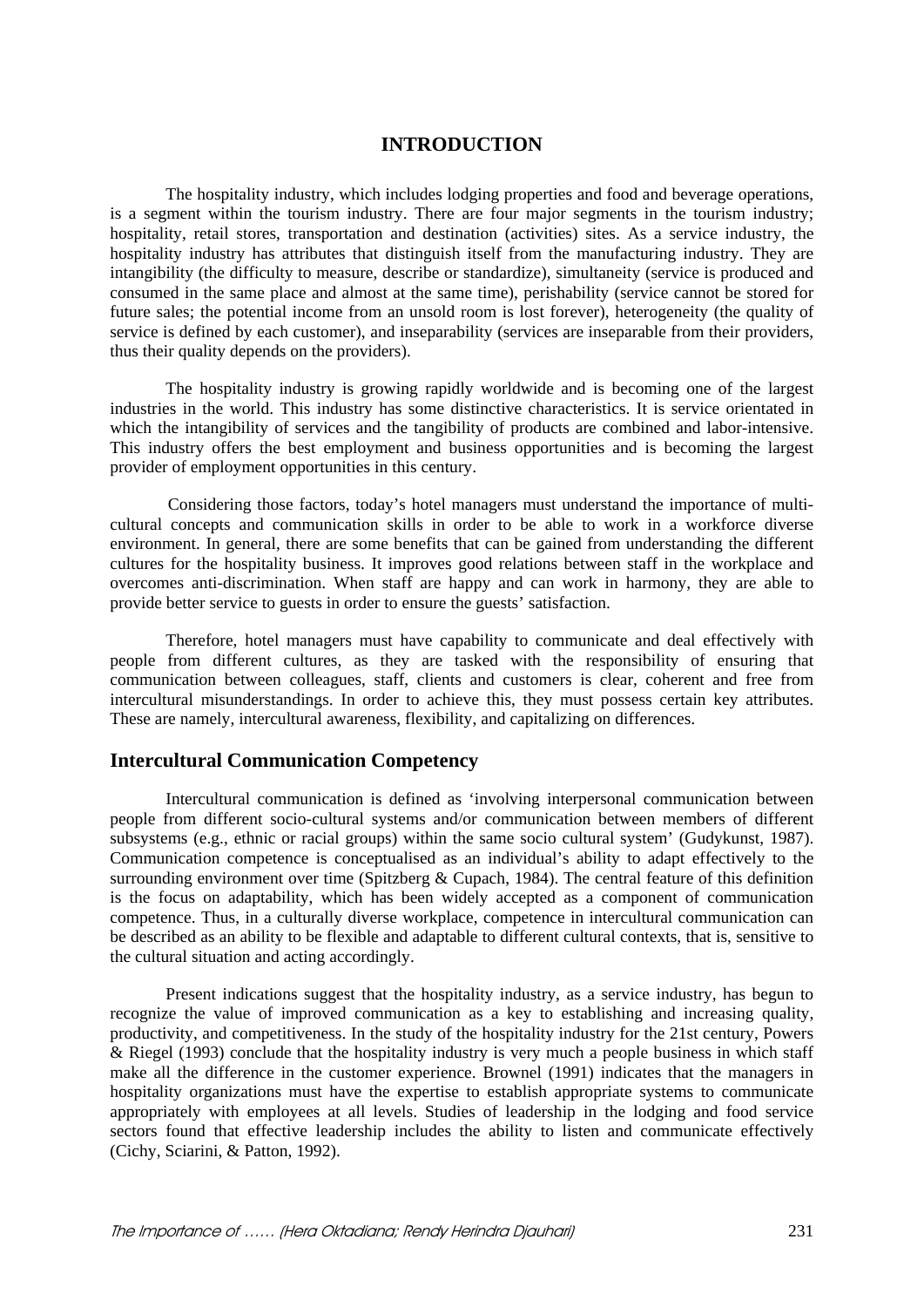Problems that affect managers' competence in intercultural communication may result from any if the following: incorrect cultural assumption; stereotyping; ethnocentrism and insensitivity to other cultures' prejudice and discrimination; fear, misunderstanding of roles; different values; different roles, and inaccurate interpretation of behavior. In addition, problems in intercultural based communication can arise due to a mismatch between the values of a corporate culture and its culturally diverse workforce.

Culture is highly pervasive: one's perceptions, attitudes, personality. Motivations, values, and learning experiences are to a large extent shaped by one's culture. Samovar & Porter (1995) argue that culture governs and defines the conditions and circumstances under which various messages may or may not be sent, noticed, or interpreted. Our repertoire of communicative behaviors depends largely on the culture in which we have been raised. How people communicate is influenced by how they live, according to their culture. How people talk, what they talk about, and to whom are issues both of communication and culture. Hall & Hall (1987) has consistently maintained that there is an inextricable relationship between culture and communication, arguing that any culture is primarily a system for creating,, sending, storing, and processing information. Communication underlies everything. An ability to understand and respond to these communication differences is fundamental for competent managerial practice in hospitality workplaces.

 The hospitality industry's power and its potential to maximize productivity depends on the effective management of multicultural human resources. Because the industry is labor intensive and centered on service, it is a people enterprise and thus rich in communication. However, there is a range of management problem in the Indonesian hospitality industry, including poor management skills relating to communication, staff motivation, and feedback to staff. Also, in Indonesia managing communication processes is sometimes portrayed as being complicated by the existence of a variety of competency in English and in languages other than English.

Managers need to understand how ethnicity and culture affect human behavior in general and how to communicate across cultures. Examples of workplace situations where culture can influence both management and a multicultural workforce include recruitment policies and procedures, such as interviewing, disciplinary actions and rules of conducts: dress codes' perceptions of times; service procedures; the motivation for professional development' employee counseling; work schemes; and the role of women. Effective communication is required a culturally diverse workforce in order to perform effective major managerial functions, such as planning, organizing, coordinating, leading, motivating staff, and dealing with industrial relations.

# **Theoritical Perspectives**

For intercultural communication to be successful, participants need to know something about each other's cultures. Hall (1979) divides the cultures of the world into high context (group-oriented) and low-context (individualistic), and suggests that context influences interpersonal communication. Communication in high-context cultures depends less upon the words than the context and the opposite occurs in low-context cultures. Thus, an understanding of the context in communication is crucial in high-context cultures.

A more empirically based analysis of world cultures is the cultural dimensions model, developed by Hoftsede (1995) who undertook a comprehensive study of worldwide social-cultural factors influencing management. From his survey of 116,000 employees in 40 countries, he isolated four major dimensions congruent with the different cultural values of these countries: (1) individualism-collectivism dimension refers to the extent that people in a society define themselves as autonomous individuals or through their memberships in groups; (2) in the power distance dimension, high power distance is characterized by top-down decision making, loyalty to the boss, and rigid hierarchical structures. Low power distance translates into egalitarian work environments, flexible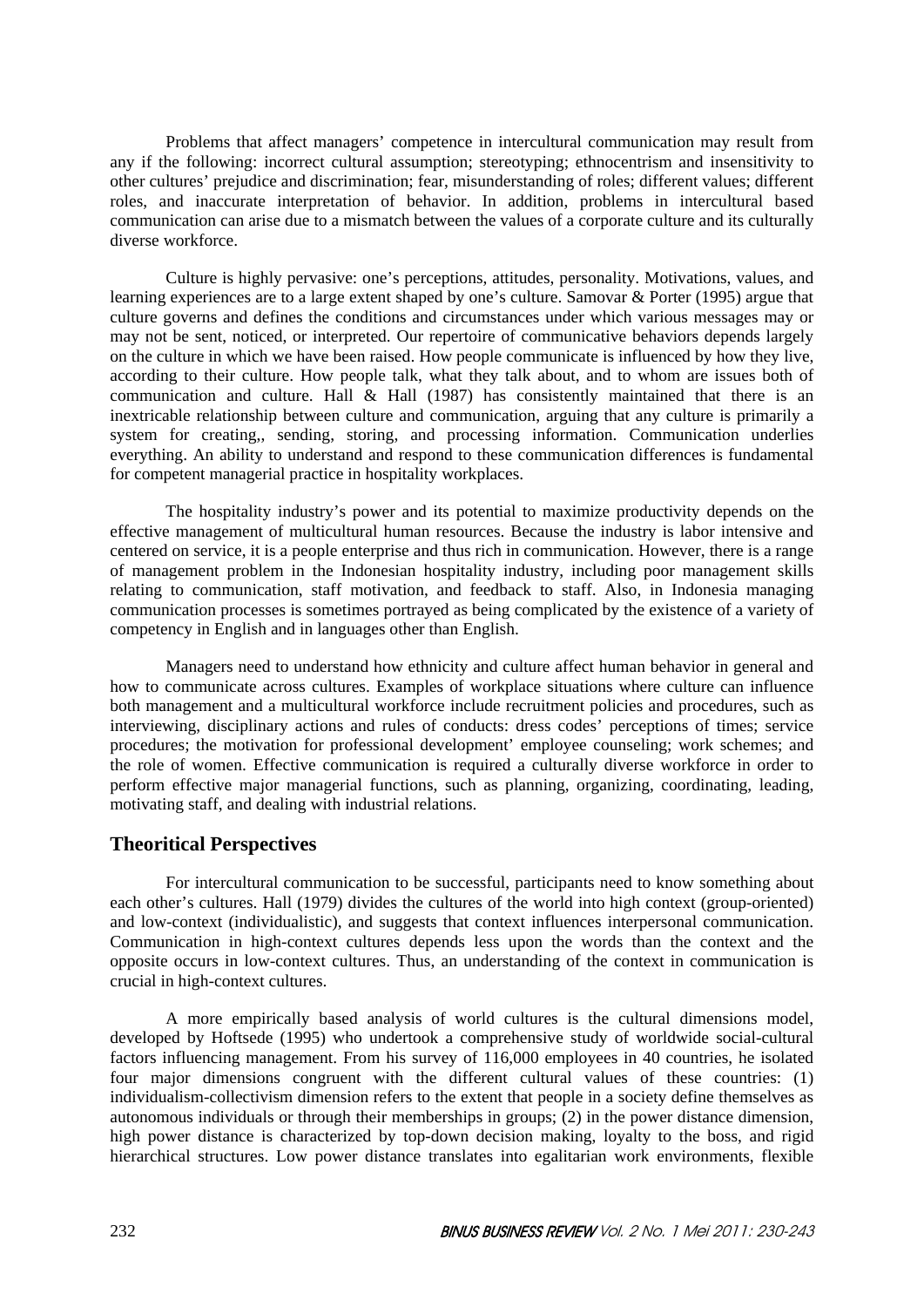hierarchies, and participative management; (3) for the femininity-masculinity dimension, masculine values include productivity, competition, monetary gain, and status; and feminine values include quality of life, societal welfare, and cooperation; (4) for the uncertainty avoidance dimension, high uncertainty avoidance leads to explicit (written) rules and regulations, and hence reliance on information systems, and low uncertainty translates into few formalized rules.

Hofstede & Bond (1984) later identified a further cultural dimension, Confucianism dynamism, which concern long-term versus short-term orientation. According to Hofstede (1995), values associated with ling term orientation are thrift and perseverance, values associated with short term orientation are respect for tradition fulfilling social obligations, and protecting one's face.

The elements of the cultural dimensions model suggest that considerable sensitivity, adaptability, and empathy is required to negotiate intercultural encounters. It is still questionable whether the hospitality managers in Indonesia have or have not understood these conceptual frameworks and/or the issues involved. Psychological theories of intercultural communication have emphasizes individual variables that determine stages of adaptation or acculturation to a dominant culture. Three theories are drawn upon for this paper: systems, anxiety/uncertainty reduction, and convergence.

In the systems-theoretic view (Kim & Reuben 1988), individuals are considered systems that function through ongoing interaction with the environment and its inhabitants. Cultural strangers can develop intercultural communication competence in a four stage process: the culture shock of entering unfamiliar environments; stress from this shock; adaptation through finding ways of coping or reducing stress' and growth, when they cultivate increasing degrees of intercultural communication competence.

Closely related to a system approaches in the psychological theory of anxiety/uncertainty reduction (Gudykunst, 1987). The theory is based on the principle that interpersonal communication is enhanced under conditions of reduced anxiety/uncertainty. Another influential psychological theoretical perspective is convergence theory (Kincaid, 1988), which suggests that individuals who share information will, over time, tend to converge toward one another, and thus become more uniform.

# **DISCUSSION**

### **The Intercultural Managers**

The role of a manager is evolving in response to the needs of companies operating on the international stage. The complexities of globalization brought to the area of management are great and require the 21st century manager to adapt in order to offer modern solutions to modern problems. One area in particular of growing importance is intercultural management skills. The majority of companies can no longer escape the need to buy, sell or work with people from different cultures. Multinationals have offices spanning the globe; manufacturers increasingly rely on foreign markets and distributors; services and products are no longer solely marketed at native audiences and many industries rely on immigrant labor. In short, very few businesses escape the need for intercultural communication.

As a result, companies are increasingly recognizing that in order to grow, diversify and retain a competitive advantage, intercultural management skills are critical. Intercultural management skills is a loose term used to refer to the capability of a manager to communicate and deal effectively with people from different cultures. Communication has long been recognized as the key to business success; however, intercultural communication is now an increasingly critical term. Intercultural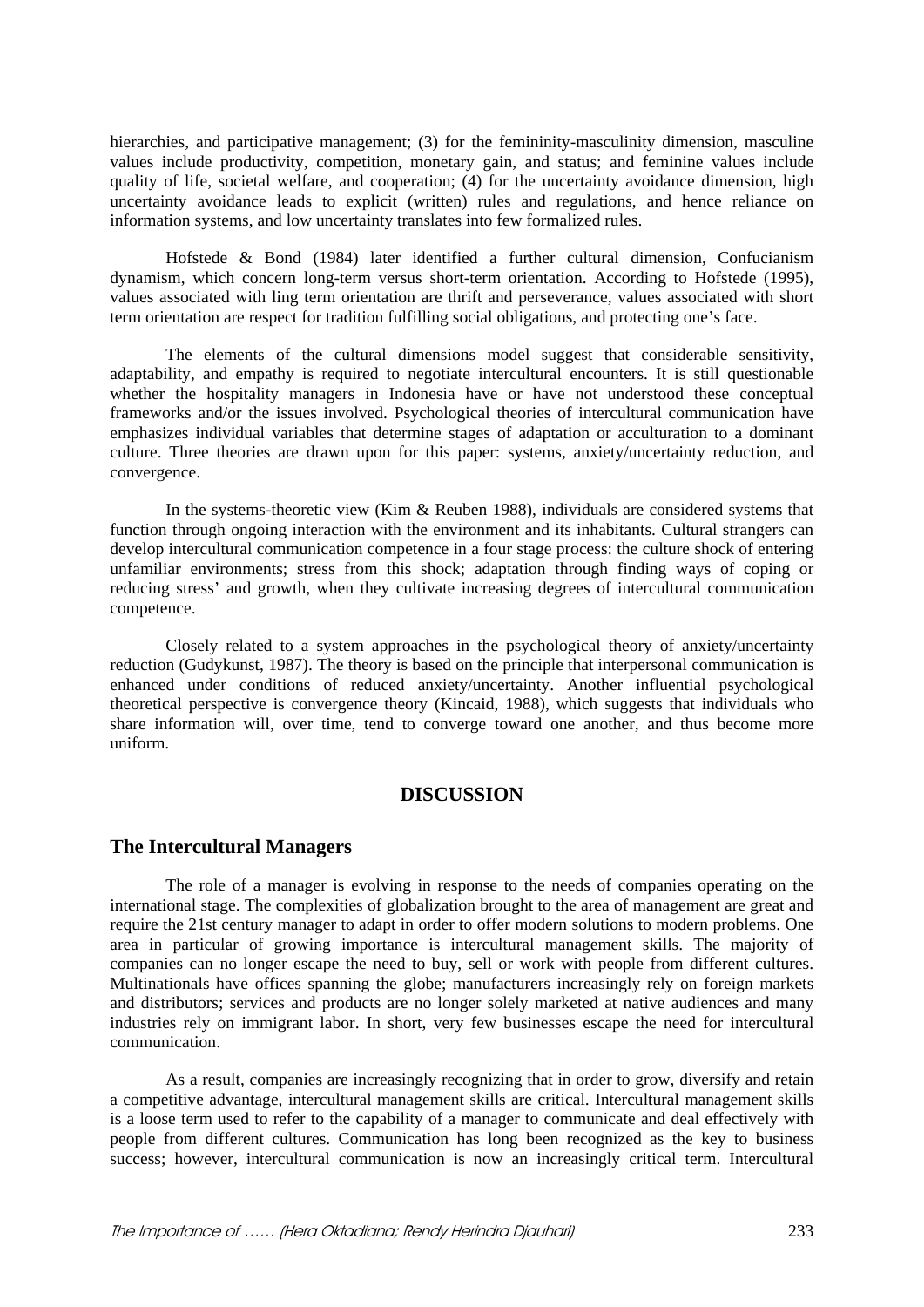communication is critical to business performance in a variety of ways. Internally, an intercultural manager needs to be able to act as a medium between senior personnel and staff; communicate clearly and effectively with colleagues; build and nurture efficient intercultural and transnational teams and display strategic global thinking.

Externally, an intercultural manager must demonstrate business acumen within a framework of intercultural awareness to supervise entrance into foreign markets; oversee the proper selection, mentoring and guidance of company representatives working with foreign interests; negotiate and manage conflict with clients and provide insight into potential areas of success or failure emanating from intercultural differences.

Once intercultural awareness is active within a manager and they are able to see beyond surface level manifestations of cultural differences, flexibility naturally occurs. Flexibility refers to the ability of the manager to adapt their behavior and management style to deal effectively with intercultural challenges and to think out of the box when it comes to offering solutions. The flexible intercultural manager is able to cushion intercultural tests and control outcomes positively. Similarly, the intercultural manager needs to be astute in using intercultural differences positively. Cross cultural differences do not inherently lead to negative consequences. They only do so when mismanaged. It is therefore the responsibility of the intercultural manager to assess the potential of personnel, products and policies being steered by cultural differences and ensuring it does so for a constructive outcome.

Finally, the intercultural manager needs patience. As the Dutch proverb says, "A handful of patience is worth more than a bushel of brains." Patience is the key to a successful intercultural manager as it allows one to maintain focus, analyze problems coherently, evaluate options and implement solutions. The success of businesses in today's globalize world economy relies heavily upon them investing in cultivating intercultural managers. With human traffic across borders constantly on the increase and business interests dependent on foreign markets, the intercultural manager is critical to the co-ordination, supervision and implementation of clear intercultural communication.

# **Intercultural Team-Building**

Internal business structures have been radically transformed over the past few decades. Changes in areas such as communication and transportation technology and shifts towards global interdependency have resulted in hotels and leisure industry becoming increasingly international and therefore intercultural. In addition, the need to 'go global' and to cut outgoings is demanding that companies combine protecting international interests whilst keeping down staff numbers. The solution in most cases has been the forming of intercultural teams.

As with all businesses, success depends upon effective cooperation and communication within teams. The intercultural dimension of today's teams however brings with it new challenges. Successful team building not only involves the traditional needs to harmonize personalities but also languages, cultures, ways of thinking, behaviors and motivations. Intercultural teams have an inherent disadvantage. Cultural differences can lead to communication problems, unpredictability, low team cohesion, mistrust, stress and eventually poor results. However, intercultural teams can in fact be very positive entities, such as in the areas of problem solving and creativity. The combination of different perspectives, views and opinions can lead to an enhanced quality of analysis and decision making while team members develop new skills in global awareness and intercultural communication.

In reality this best case scenario is seldom witnessed. More often than not, intercultural teams do not fulfill their potential. The root cause for this is that when intercultural teams are formed, people with different frameworks of understanding are brought together and expected to naturally gel. Without a common framework of understanding, for example in matters such as status, decision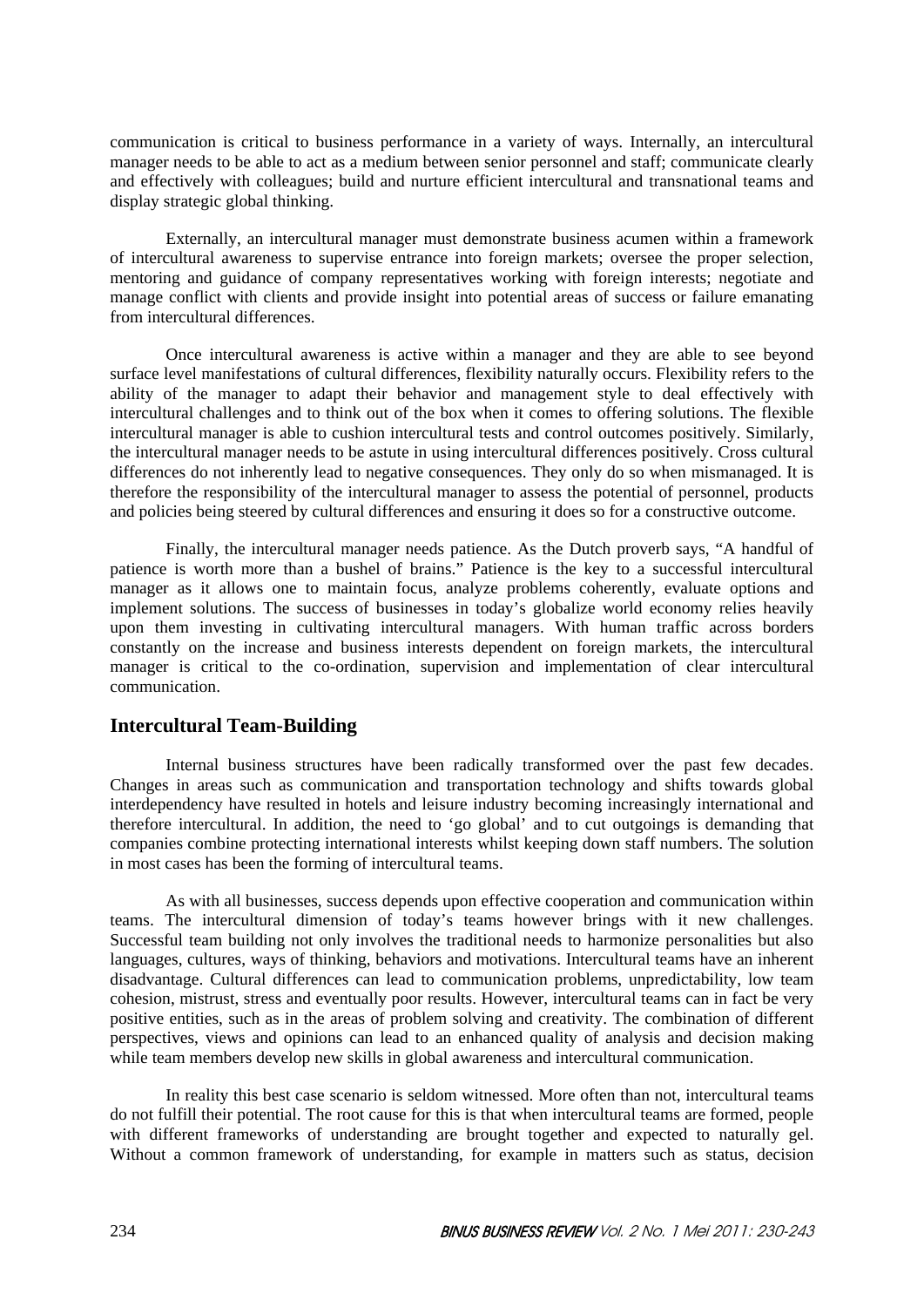making, communication etiquette, this is very difficult and thus necessitates outside help to commix the team. Intercultural or cross cultural training is one method of helping to blend a team together. Through analysis of the cultures involved in a team, their particular approaches to communication and business and how the team interacts, intercultural team builders are able to find, suggest and use common ground to assist team members in building harmonious relationships. Intercultural training sessions look at helping a team to realize their differences and similarities in areas such as status, hierarchy, decision making, conflict resolution, showing emotion and relationship building. These are then used to create mutually agreed upon structures of communication and interaction. From this basis, teams are then tutored how to recognize future communication difficulties and their cultural roots, empowering the team to become more self reliant. The end result is a more cohesive and productive team.

For intercultural teams to succeed, managers and HR personnel need to be attuned to the need for intercultural training to help cultivate harmonious relationships. Companies must be supportive, proactive and innovative if they wish to reap the potential benefits intercultural teams can offer. This goes beyond financing and creating technological links to bring together intercultural teams at surface level and going back to basics by fostering better interpersonal communication. If international businesses are to grow and prosper in this ever contracting world, intercultural synergy must be a priority

# **Leading and Motivating People from Different Cultures**

In the globalization business, the workforce transfers between countries are becoming increasingly common, especially in the dynamic environment of hospitality industry. Managers and executives in the hospitality industry must be able to understand other's cultural habitat, to develop intercultural sensitivity and to learn how to stand in the foreign colleagues' shoes. Hence, the choice of leaders must be taken carefully.

According to Lewis (2006), there are three culture categories: linear-active (task-oriented, highly organized planners), multi-active (people-oriented, loquacious interrelations) and reactive (introverted, respect-oriented listeners). Managers in linear-active cultures are usually task oriented, logic, focus on immediate achievements and results, orderly, well-planned, rely on facts and look for technical competence. Multi-active managers are more extroverted and emotional, networkingoriented, and rely on their ability to persuade people and use human force as an inspirational factor. Reactive culture managers display modesty and courtesy, paternalistic, equally people-oriented, but dominate with knowledge, patience and quiet control.

Linear-active people are generally motivated by achievement, globalization concept, access to high technology, and opportunity for individual flair. Multi-active people are motivated by words (emotion, compassion, understanding), and reactive people are motivated by collective goals and action, trust, integrity and saving one's face. Meanwhile, the perspective and concept of change, innovation and decision in those cultures are in Table 2.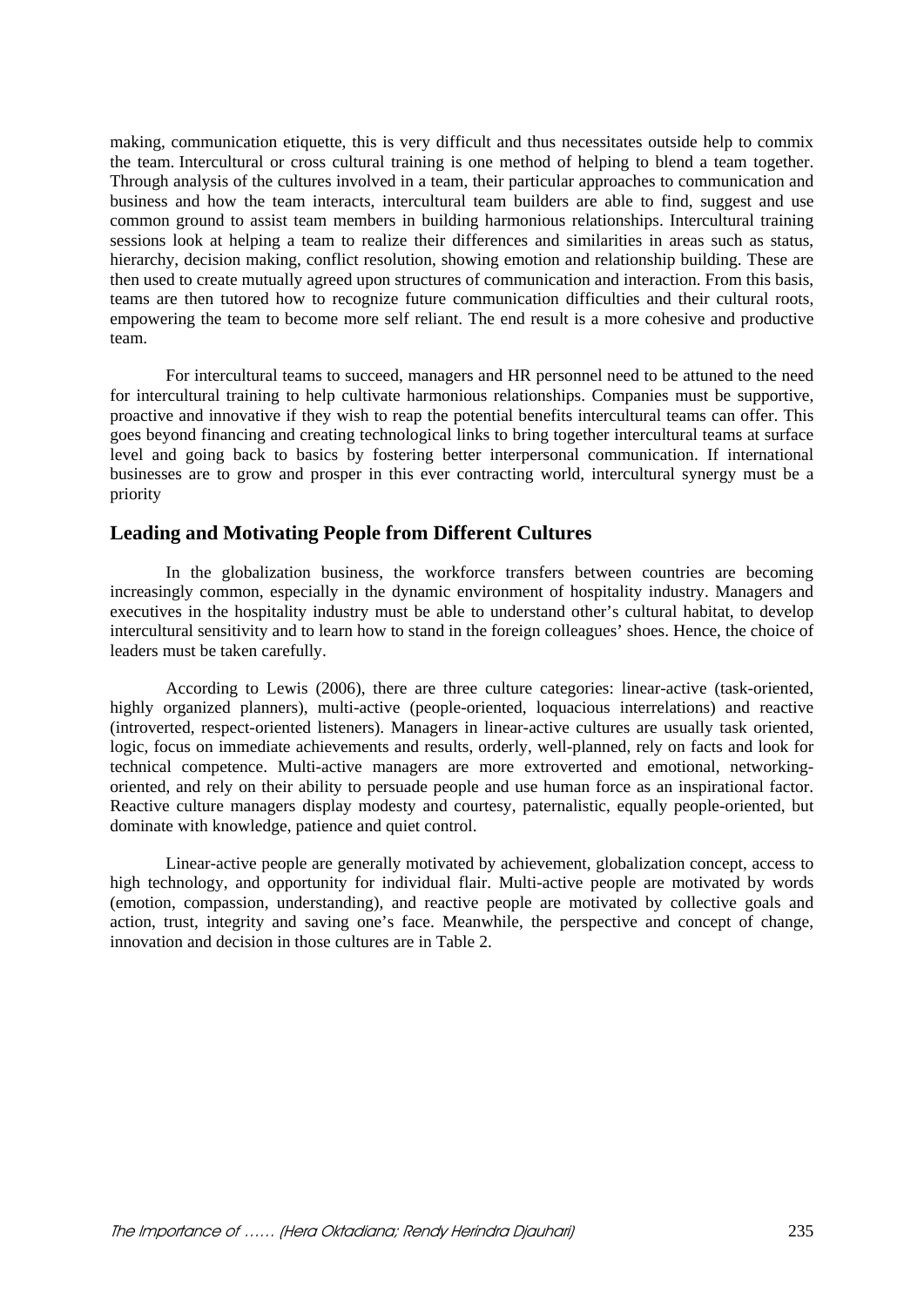|            | <b>Linear-Active</b>                                                      | <b>Multi-Active</b>                                                                           | <b>Reactive</b>                                                                |
|------------|---------------------------------------------------------------------------|-----------------------------------------------------------------------------------------------|--------------------------------------------------------------------------------|
| Change     | Necessary<br>$\overline{\phantom{0}}$                                     | Exiting                                                                                       | Slowly and gradually<br>$\sim$                                                 |
|            | Stimulates growth and                                                     | Stimulation people<br>$\overline{\phantom{a}}$                                                | No need if everything is fine<br>$ \,$                                         |
|            | improvement                                                               | Relate to the company's social<br>$\sim$                                                      | Employment-oriented                                                            |
|            | Profit-oriented                                                           | reputation                                                                                    | It is often seen as something                                                  |
|            | Any change is better than<br>no change                                    | Usually benefits top management<br>$ \,$                                                      | dangerous                                                                      |
| Innovation | Something important<br>$\overline{\phantom{0}}$                           | Should be aesthetic                                                                           | Better imitate and improve<br>$\sim$ 10 $\pm$                                  |
|            | Comes from individual                                                     | Discovered in lengthy discussion                                                              | (safer than to innovate)                                                       |
|            | Show support for others'<br>new ideas but voice any<br>doubts immediately | Imply you agree to others' ideas<br>$\overline{\phantom{0}}$<br>but modify or drop them later | Agree to others' new ideas<br>$\overline{\phantom{a}}$<br>even if you disagree |
| Decision   | Future oriented                                                           | Bold and original                                                                             | Based on best past<br>precedents                                               |

Table 2 Concept of Change, Innovation and Decision

Source: Lewis (2006)

In Indonesia's hospitality industry, many expatriates come from France, Australia, Britain, USA, Switzerland, Spain, Singapore, Philippines, Malaysia, Japan, Germany, India and China. They have diverse values and different concepts of leadership and organization. Australian, British, American, Swiss, and Germany are categorized as linear-active cultures. The multi-active cultures are France and Spain. Singapore, Philippines, Malaysia, Japan, China and Indonesia are countries with reactive culture. India is between linear-active and multi-active cultures. From Lewis (2006), the concept of status, leadership, and organization, the motivating factors and what should be avoided from each country can be summarized as follows:

### **Leadership and Status**

### **Australia**

Australian managers must sit in the ring with the mates. They also are quick thinking and rapid decision making in business.

### **Britain**

British managers are diplomatic, tactful, laid back, casual, reasonable, helpful, willing to compromise and fair. They regard meetings as occasions to seek agreement rather than to issue instructions. They are not sticklers to punctuality and like to completing task thoroughly. Managers usually want to be considered one the team but maintain a slight (power) distance. British managers generally achieve a balance between short and long term planning when creating strategies.

### **China**

Harmony and Consensus are highly valued; confrontation is avoided. Respect for privacy. Bosses must be obeyed and the ideal bosses are respected autocrats. Age bring seniority. Privileges for managers are expected and popular. Punctual and do not like wasting time. Subordinates expect to be told what to do. Relationships are more important than tasks.

### **France**

Autocratic management style. The boss often seems to have a roving style and patting subordinated on the back. French managers generally have wider horizons on the issues facing the company. High tolerance for management mistakes. Management is highly personalized (managers are to make many decisions on a daily basis). Paternalistic attitude (managers will show concern with their staff personal problems).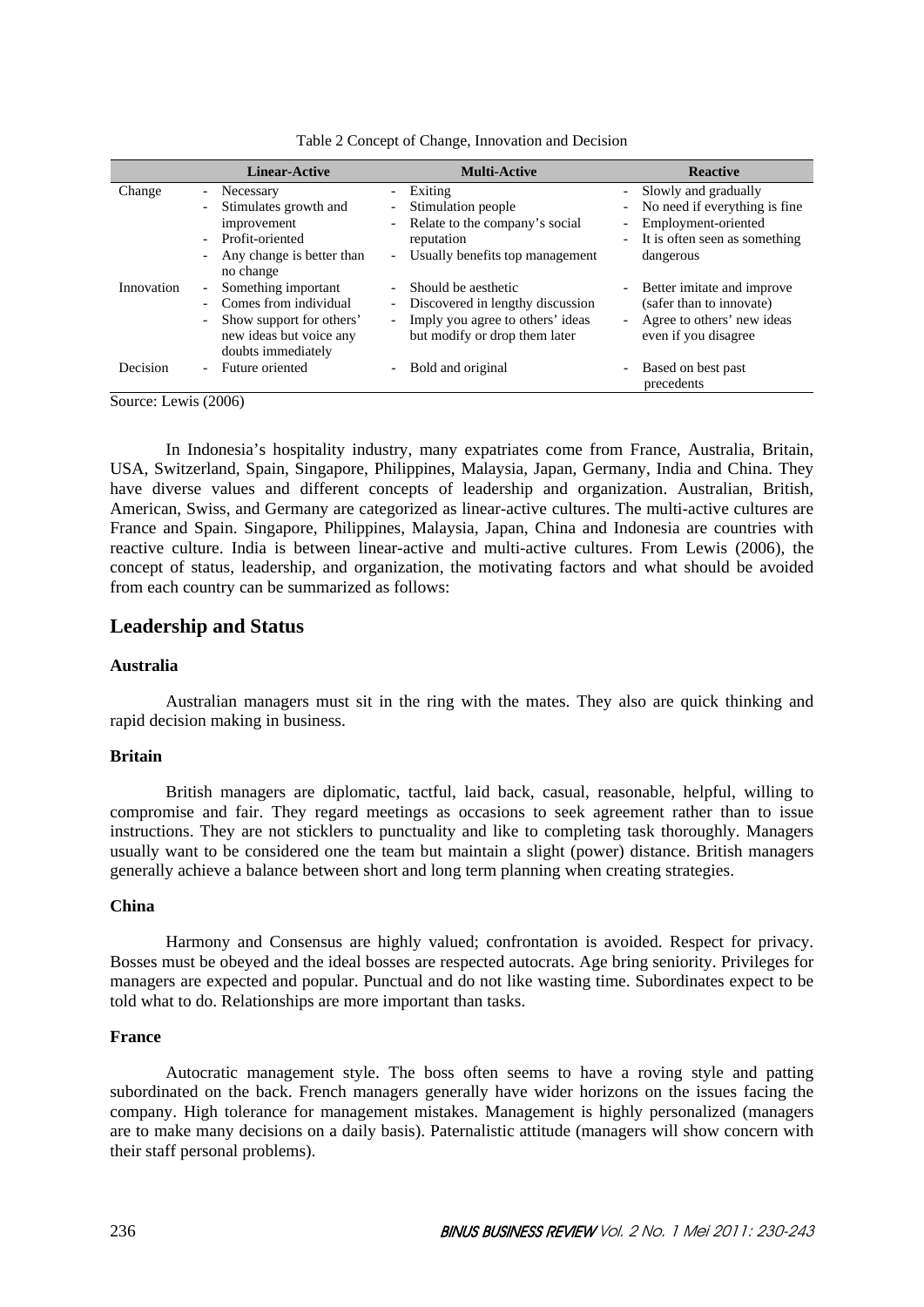### **Germany**

Germans believe in the *Ordnung* Concept, where everything and everyone has a place in a grand design calculated to produce maximum efficiency. Clear chain of command in each department. Communication is vertical. Information and instructions are passed down from the top. The manager's status is based partly on achievement. Subordinates should be helped, advised and monitored, but once they understand, leave them alone to get on with it. Most Germans feel comfortable in a tight framework and they don't mind being told what they are expected to do. Germans like punctuality for an appointment or a meeting. Germans want detail and clarity. They work orderly.

#### **India**

The boss must be humanistic and initiate promotion for his subordinates. A strong work ethic is visible in Indian commerce. Indians expect warmth, respect and properness.

#### **Indonesia**

Leaders are generally paternalistic. Everything can be negotiable and takes time. Confrontation is avoided.

#### **Japan**

Ideas and suggestions are collected from lower level/ rank and file and decisions are made by consensus. Very punctual. Do not like to be rushed. Prefer teamwork and group decisions. Company's internal affairs should be conducted in a spirit of harmony and cooperation.

#### **Malaysia**

A good leader is religiously devout, sincere, humble and tactful. Status is inherited, not earned. They feel comfortable in a hierarchical structure.

### **Philippines**

Managers often strive to do well and must give clear instruction to achieve progress. Expect queries from employees for help from the managers. Paternalism is common. Status is established by family name, connections and education.

### **Singapore**

Comfortable with hierarchical structure. They value time and like punctuality.

### **Spain**

Autocratic and charismatic leaders. They pride themselves on their personal influence on all their staff members, and they are able to persuade and inspire people. Spanish managers often see their decisions as irreversible.

#### **Switzerland**

Wealth is a common status symbol and it enhances power. They respect timetables and schedules. They do not like to waste time.

#### **USA**

American managers are assertive, aggressive, confident, goal and action oriented, optimistic, ready for change, vigorous, and hard worker. They value individual freedom. Leadership means getting things done, improving one's standard of living by making money for oneself, and making a profit for the firm and its shareholders. Status is based on achievement and wealth. Motivation is usually in term of monetary (bonuses, performance payments, profit-sharing and stock options). They like challenge, competition, quick and constant feedback, encouragement and praise.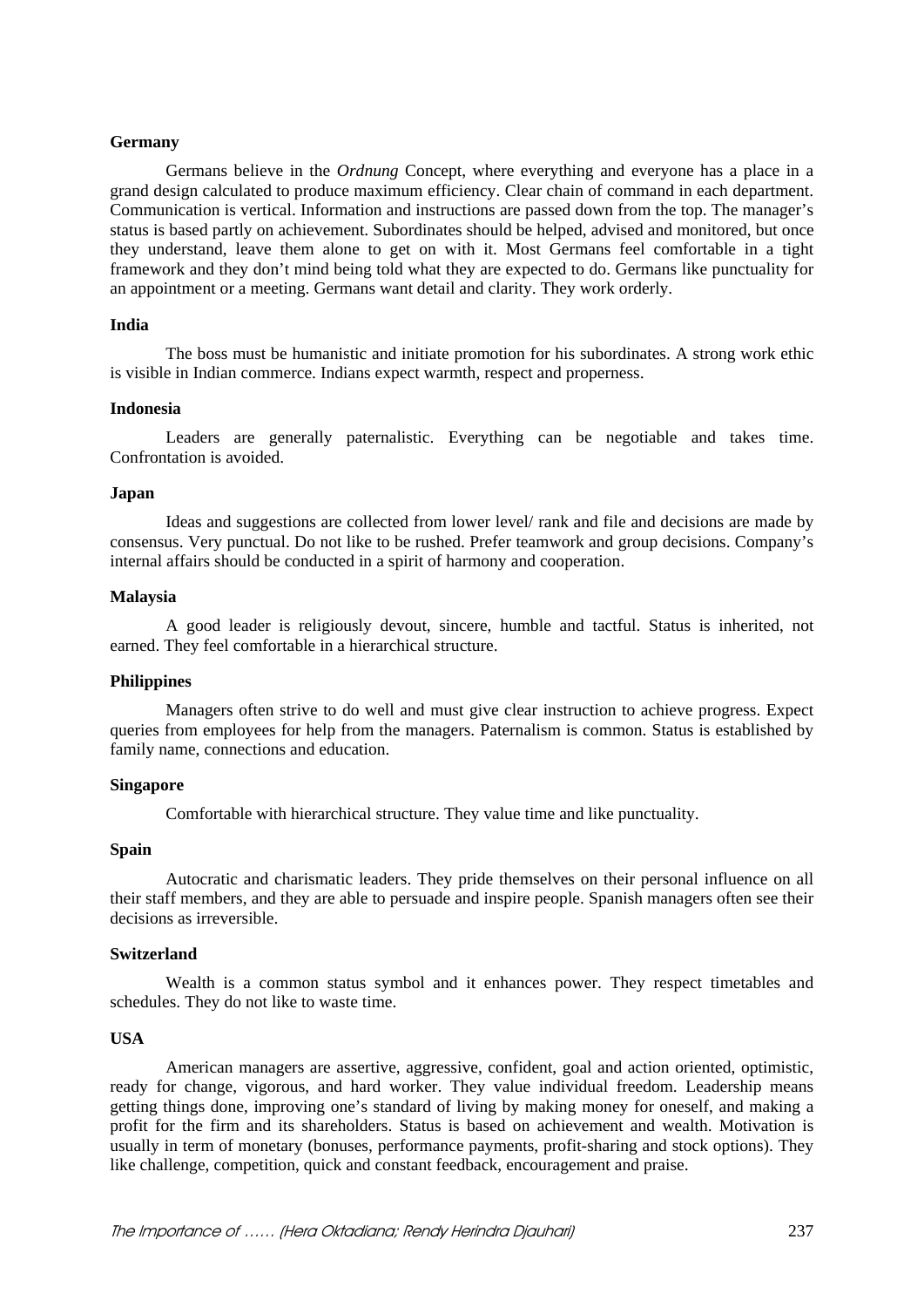# **Motivation**

| <b>Countries</b> | <b>Motivating Factors</b>                                                                                                                                                                                                                                                                                                                                                                                                                                                                                                                                                                                                                                                                                                                                                                                                                                                                                 | What to Avoid                                                                                                                                                                                                                                                                                   |
|------------------|-----------------------------------------------------------------------------------------------------------------------------------------------------------------------------------------------------------------------------------------------------------------------------------------------------------------------------------------------------------------------------------------------------------------------------------------------------------------------------------------------------------------------------------------------------------------------------------------------------------------------------------------------------------------------------------------------------------------------------------------------------------------------------------------------------------------------------------------------------------------------------------------------------------|-------------------------------------------------------------------------------------------------------------------------------------------------------------------------------------------------------------------------------------------------------------------------------------------------|
| Australia        | - The Key: Accept "mateship"<br>-Show you are willing to be one of the mates<br>- Always lead from the front and never ask<br>anyone to do anything you would not do<br>yourself<br>- Roll up your sleeves and help people to<br>move tables<br>- Sarcasm, irony, jokes and anecdotes are<br>popular<br>- Don't oversell yourself and undersell your<br>Australian host<br>- They are free spenders<br>- Like cheerfulness and affability<br>- Often mix business with social activities<br>- Do them favours, they are quick to repay<br>- Human rights are high on their priorities list                                                                                                                                                                                                                                                                                                                | - Using flowery speech<br>- Any form of arrogance<br>- Intruding into their<br>leisure time<br>- Boasting about your<br>past achievements<br>- Referring to their convict past                                                                                                                  |
| <b>Britain</b>   | - The Key: At meeting, don't rock the boat<br>- Business and making money is a serious<br>matter, but try to look casual about it<br>- Be competitive, but don't tread openly on<br>others' toes<br>- Accept career challenge<br>-Statement and actions should be low key<br>- Do it obliquely when criticize, disagree or<br>praise<br>- Like orders to be given in the form of<br>suggestions and hints<br>- Accept ambiguities in discussion<br>- Put things in writing<br>-More interested in long-term relationships<br>than in quick deals<br>- Be prepared to accept some idiosyncratic or<br>even eccentric behavior<br>- Tell colleagues about yourself and family,<br>but don't reveal private details                                                                                                                                                                                          | - Being sentimental, emotional and<br>openly critical in public<br>- Boasting about your connections<br>- Talking too much<br>- Taking sides in class questions<br>-Pushing logic too much<br>- Looking to serious or always taking<br>things literally<br>- Pressing them if they become vague |
| China            | - The Key: Humility, Giving face<br>- Show compassion for Chinese difficulties<br>- Prepare well (they will appreciate it)<br>- Know Chinese history and praise their<br>inventiveness and artistic achievements<br>- Power distance is high and inequalities are.<br>expected<br>- Tell subordinated what to do (kindly)<br>- Do not hesitate to be lavish when<br>entertaining<br>Preserve harmony by saving face for<br>everybody on all occasions<br>- They consider themselves extremely<br>experiences and knowledgeable<br>-Show your reliability (they won't do business with people<br>they don't trust)<br>-Learn to read between the line<br>-Gift-giving is an important feature in<br>business and social relationship<br>- The buyer comes first and expect added<br>respect<br>- Dress neatly and conservatively<br>- Close all meetings you control by thanking<br>everyone for attending | - Showing anger or upset<br>- Rushing Chinese<br>business partners<br>- Boasting<br>- Rejecting a Chinese<br>proposal out of hand<br>- Ignoring anyone<br>brought into your<br>presence<br>- Topic of human rights (for Chinese)                                                                |

Table 3 Motivating Factors and What to Avoid in Each Country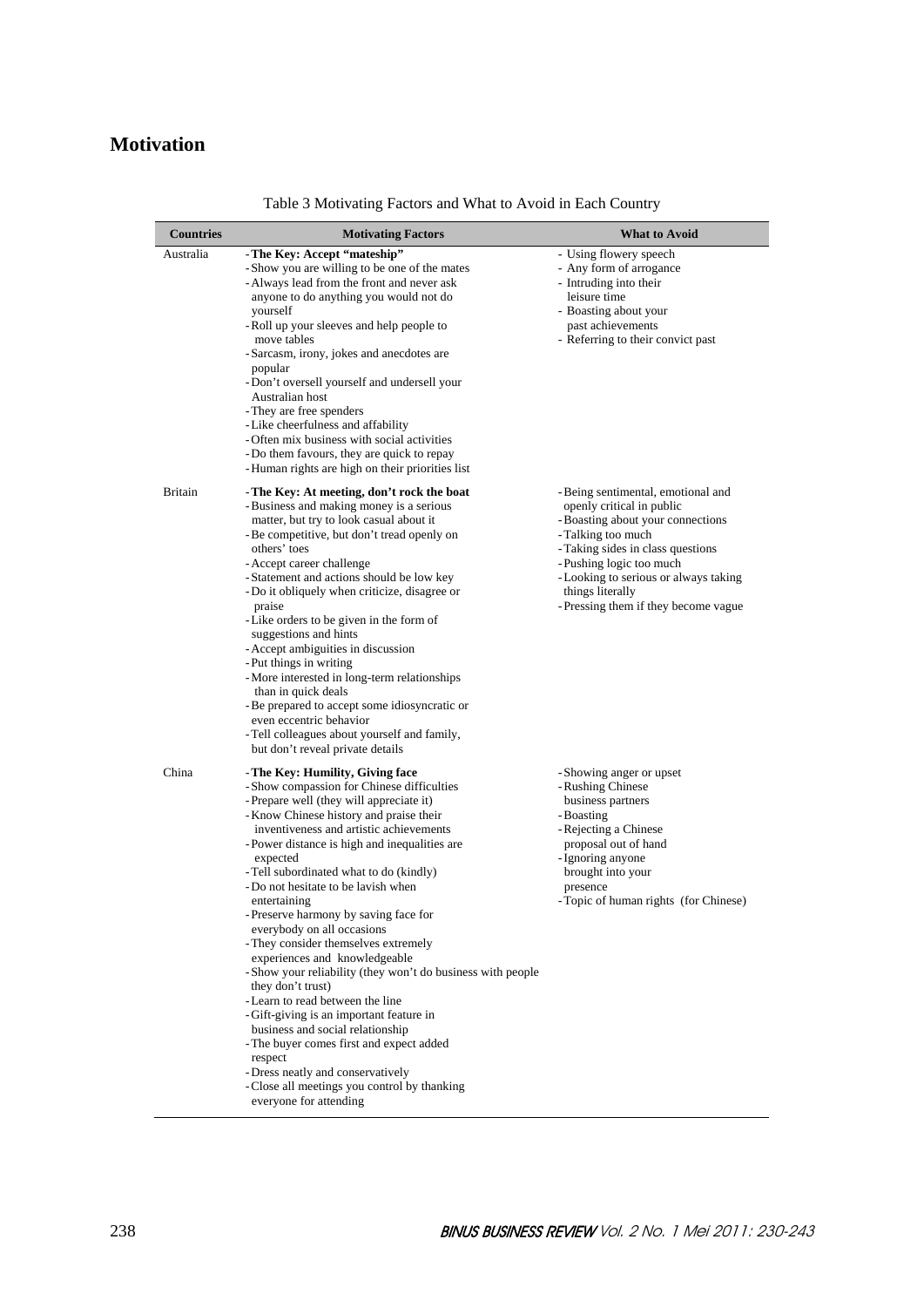|                  | Table 3 Motivating Factors and What to Avoid in Each Country (continued)                                                                                                                                                                                                                                                                                                                                                                                                                      |                                                                                                                                                                           |
|------------------|-----------------------------------------------------------------------------------------------------------------------------------------------------------------------------------------------------------------------------------------------------------------------------------------------------------------------------------------------------------------------------------------------------------------------------------------------------------------------------------------------|---------------------------------------------------------------------------------------------------------------------------------------------------------------------------|
| <b>Countries</b> | <b>Motivating Factors</b>                                                                                                                                                                                                                                                                                                                                                                                                                                                                     | <b>What to Avoid</b>                                                                                                                                                      |
| France           | - The Key: Sharing visions, praising France<br>- Speak some French<br>- Be logical at all times but show flexibility<br>- Respect privacy and maintain formality<br>- Show the appreciation of the French's point of view<br>- They will respond quickly to your generosity<br>- They like to see things from every angle; be willing to<br>discuss topics and projects at great length<br>- Be imaginative, lively and use humor<br>- They are more relationship-oriented than deal-oriented | - Expressing strong opinions until you<br>know their position<br>- They do not like prolonged silence<br>-Bottom-line focus, quick deals,<br>sarcasm and irony            |
| Germany          | - The Key: Indicating trust, demonstrating solidity<br>- Punctual, organized and efficient<br>- Every promise must be delivered<br>- Accept their criticism as being constructive<br>- Put many writing/words; they like facts, figures, accurate<br>data/information<br>- Give serious answers to serious questions<br>- Show trust and expect it from them<br>- They like consensus<br>- Say what you mean<br>- Respect privacy<br>- German friendship is deep                              | - Displaying too much eccentricity<br>- Interrupting unfinished tasks<br>- Giving them too many tasks<br>simultaneously<br>- Overdoing small talks<br>- Gimmicks, slogans |
| India            | - The Key: Don't talk to them; show sensitivity and<br>understanding<br>- Show respect and some knowledge of India's glorious<br>past<br>- Treat older people with great deference<br>- Tolerate ambiguity<br>- Look at things from their point of view<br>- Truth, facts and appearances are often subject to<br>negotiation                                                                                                                                                                 | - Taking sides between<br><b>Hindus and Muslims</b><br>- Humiliating them<br>- Discussing the caste<br>and Kashmir                                                        |
| Indonesia        | - The Key: Show gentleness and respect<br>- Conformity is valued above individuality<br>- Show positive orientation toward work only if it is fun<br>- They often will ask you for advice and help when facing<br>difficulty<br>- You are expected to be clean, neat and well-dresses<br>- Small talk before doing business is expected<br>- Problems are referred in an indirect manner                                                                                                      | - Put pressure<br>- Being confrontational<br>- Getting involve in political issues                                                                                        |
| Japan            | - The Key: Courtesy, giving face<br>- Be very polite at all times<br>- Entertain generously with splendid meals – which you<br>apologize afterwards<br>- Flatter them a lot<br>- Show great respect for their company<br>- They will take everything you say literally<br>- Never hurt their feelings<br>- Learn some Japanese, but don't overdo it<br>- When speaking English, speak slowly and distinctly<br>- They prefer oral agreements to written ones                                  | - Saying "No", "It's impossible" or<br>"we can't"<br>- Making them lose face<br>- Trying to extract decisions at meetings<br>(pushy)                                      |
| Malaysia         | - The Key: Man is basically good<br>- Be courteous and gentle at all times<br>- Look always to the collective good<br>- Seek harmony and balanced discussion at meetings<br>- Problems are referred in an indirect manner and save face<br>for all<br>- Show that you posses dignity<br>- Compromise wisely                                                                                                                                                                                   | - Roughness or loudness<br>- Direct criticism<br>- Pointing at people<br>- Focusing on the bottom line                                                                    |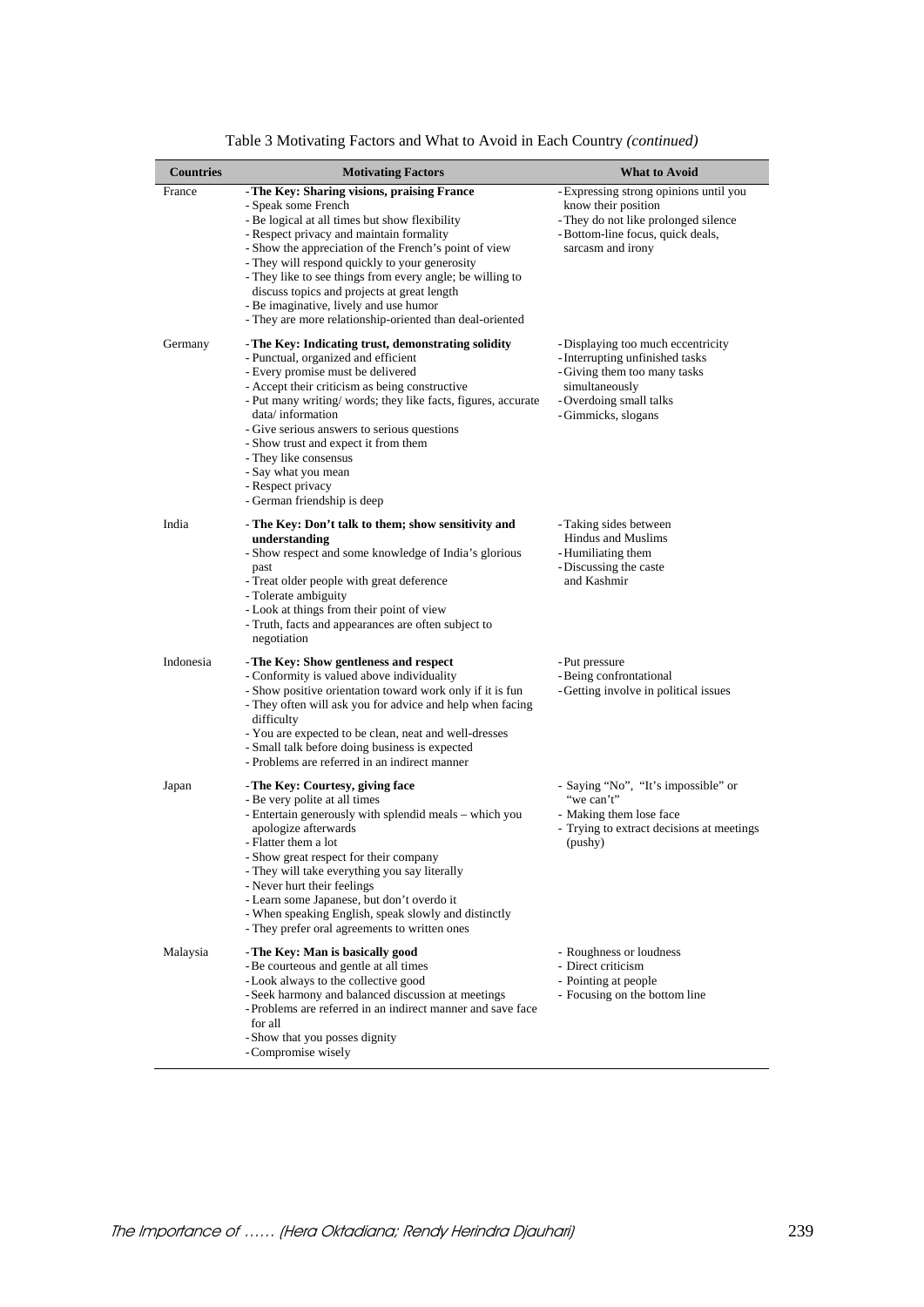| <b>Countries</b> | <b>Motivating Factors</b>                                                                                                                                                                                                                                                                                                                                                                                                                                                                                                                                                                                                  | <b>What to Avoid</b>                                                                                                                                                                                          |
|------------------|----------------------------------------------------------------------------------------------------------------------------------------------------------------------------------------------------------------------------------------------------------------------------------------------------------------------------------------------------------------------------------------------------------------------------------------------------------------------------------------------------------------------------------------------------------------------------------------------------------------------------|---------------------------------------------------------------------------------------------------------------------------------------------------------------------------------------------------------------|
| Philippines      | - The Key: Make work pleasant<br>- Learn to read between the line<br>- Show your commitment to democracy and free trade<br>- Do business in their tempo and in the relax Filipino<br>manner and be flexible<br>- Dress neatly and maintain a professional manner<br>- Show great sympathy for their difficulties and offer help<br>- Take interest in their culture and language<br>- Make appropriate gifts to business colleagues                                                                                                                                                                                        | - Being brusque<br>- Making someone lose face in public<br>- Making comments that is too direct                                                                                                               |
| Singapore        | - The Key: Showing efficiency and leanness<br>- Show efficiency and demonstrate frugality<br>- Try to think multi-culturally<br>- Praise the country's economic achievements<br>- Respect the elders and academic achievement<br>-Stay clean and well-dressed                                                                                                                                                                                                                                                                                                                                                              | - Looking or sounding like an ex-<br>colonialist<br>- Discussing religion<br>- Criticizing too much on China                                                                                                  |
| Spain            | - The Key: Protect Spanish honor and integrity<br>- Emphasize on human relations (business should be<br>conducted on a person-to-person basis)<br>- Keep the dignity of man<br>- Accept physical closeness<br>- Hearty humor scores points<br>- Let them speak at length; do not oppose or interrupt. Win<br>their loyalty by listening well<br>-Spaniards "feel" situations rather than analyzing them<br>logically<br>- Show some knowledge of Spanish history, literature, art<br>- Influence them through personal appeal<br>- Do not rush, restrict or hinder them<br>- They have low legal consciousness             | - Paying too much attention to Spanish<br>ladies<br>- Referring to Spanish lack of<br>punctuality, slowness, political or<br>regional instability<br>- Allowing any Spaniard to lose face in<br>your presence |
| Switzerland      | - The Key: Correctness and propriety<br>- Show you are dependable<br>- Be conformist and demonstrate frugality<br>- Acknowledge the high quality of Swiss products<br>- Address their worries and problems<br>- Indicate your financial solidity                                                                                                                                                                                                                                                                                                                                                                           | - Showing you are bored<br>- Breaking any laws, rules and<br>regulations<br>- Too much humor<br>- Eccentric behavior                                                                                          |
| <b>USA</b>       | - The Key: Remuneration, new challenges<br>- Money<br>- Career challenges<br>- Use of humor<br>- Nothing is impossible in the US<br>- Be persistent in chasing results<br>- Link work and effort to return on investment<br>- Settle for the grand outline first; they are not willing to go<br>into details unless there is a deal<br>- They like simplification of issue<br>- Time is money<br>- They are nor afraid of taking risks<br>- They dislike protocol<br>- Accept sarcasm, irony and kidding<br>- They have a great work ethic<br>- Be innovative<br>- They are more interested in the future than in the past | - Talking about problems openly<br>- Long silences<br>- Pulling rank<br>- Challenging the American dream                                                                                                      |

Table 3 Motivating Factors and What to Avoid in Each Country *(continued)*

Source: Lewis (2006)

# **Communication across Cultures**

Lewis (2006) also stated that the communication style of those countries are different. In *Australia*: they love criticizing themselves but take it poorly to being criticized; everyone is treated equally; Australian speak in a uniform language and there are hardly any regional variations; jokes, sarcasm, irony and anecdotes are popular; good sense of humor; they are used to informality. In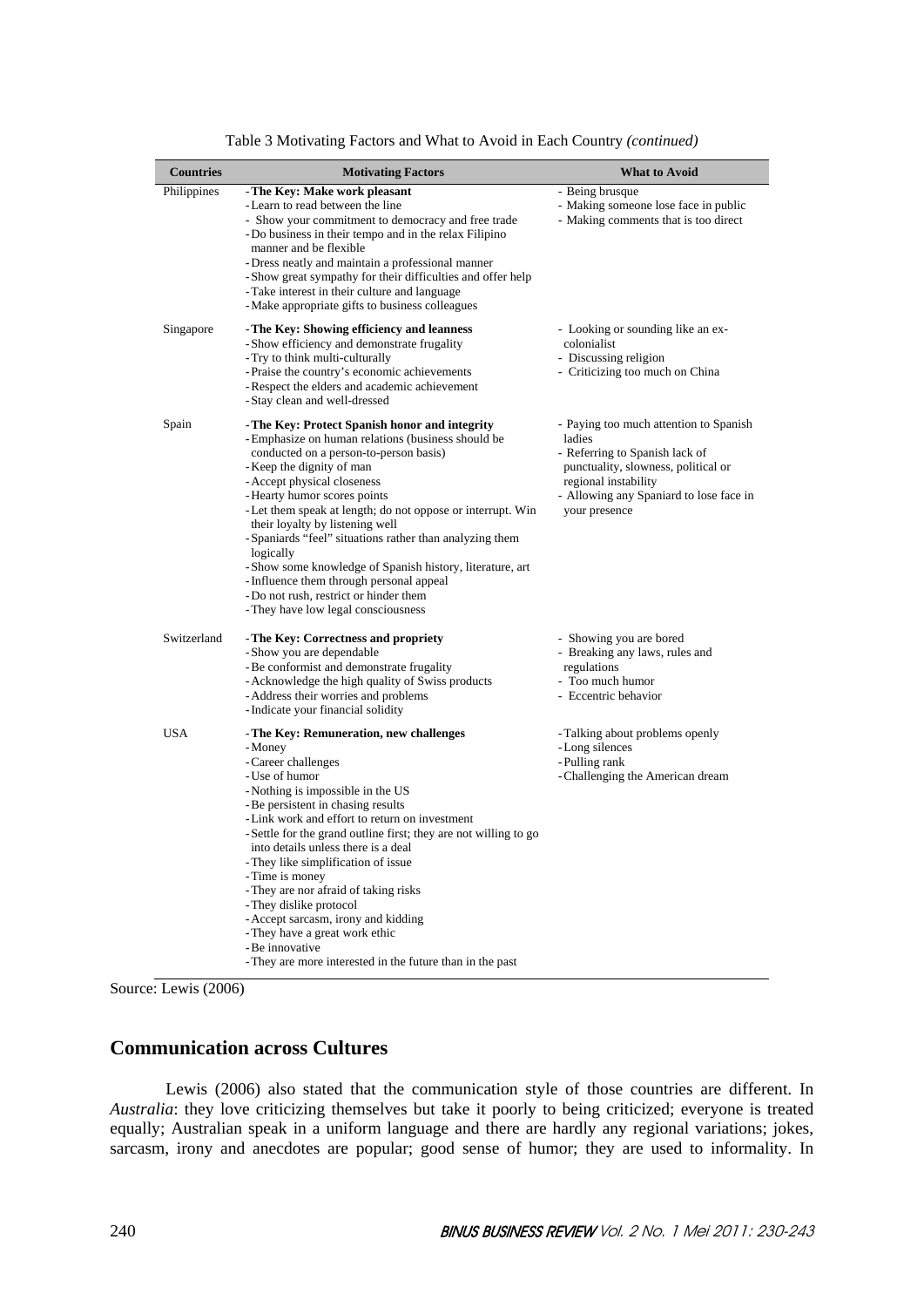*Britain*, the communication styles are charm, vagueness, humor, understatement; humor is regarded as one of the most effective weapons in business sessions, do it obliquely when you want to criticize, disagree or even praise.

In *China*, courteous but direct; mild flattery is appropriate; criticism is expresses indirectly. In *France*: they are suspicious of early friendliness in the discussion and dislike first names; removal of jackets and disclosure of personal and family details; they like a good, long discussion; they don't like to speak foreign language, they prefer to talk in French; they raise their voice when excited. In *Germany*, the communication styles are serious, open, frank, direct and often loud; they like to tell the truth; arguments are logical, weighty and thought out well; good listeners; They do not seek humor in a work context.

In *India*, Indian English is old-fashioned, flowery, verbose, excels in ambiguity; willing to listen at length, to develop a relationship; the key to get their attention is to be eloquent, humble and respectful. In *Indonesia*, conversations are conducted in quiet voice, without displaying emotions; deferential listening without interruption; rarely say anything that might be offensive; high desire to please; show no indication if they do not know about something; speak slowly and clearly when speaking in English, repeat if necessary. In *Japan*, language should be ambiguous, not blunt; Japanese do not like to report other people's statements since they are afraid if they report inaccurately it could result in embarrassment or injustice; they are good listeners; they are attentive and discipline audiences.

In *Malaysia*, tt is formal at first and gradually becoming informal; they do not like to interrupt; they are polite and respectful listeners; greetings are important. In *Philippines*, dialog-oriented communication style; oratory is valued and speeches can be lengthy; good and polite listeners, rarely interrupt. In *Singapore*, speech is courteous and by no means long-winded; careful listeners; do not interrupt but give good feedback at the end. In *Spain*, friendly and enthusiastic in small talk; they like physical and eye contact; they are touchy and sensitive. In *Switzerland*, polite conversationalist; they are not exciting speakers; they are good listeners; rarely interrupt and often taking notes. In *USA*, they use of humor whenever they can; they often get impatience and will say irritating things to get things moving; they are used to informality, first names, humor, persistence, and bluntness; they are fast talking; they respect honesty, straightforward, open disagreement, resilience and alertness; American English is irrevocably tough and blunt, compare then the modesty of British English.

# **CONCLUSION**

The globalization of hospitality industry requires intercultural managers who are able to work in workforce diverse environment, as they are tasked with the responsibility of ensuring that communication between colleagues, clients and customers is clear, coherent and free from intercultural misunderstandings. Understanding different cultures will improve good relations between staff in the workplace and overcomes anti-discrimination. As a result, they can work in harmony, in order to provide better service to guests. To achieve this, hoteliers must possess certain key attributes; intercultural awareness, flexibility, and capitalizing on differences. Intercultural awareness is the fundamental foundation of all intercultural management skills. Managers need to understand how cultures affect human behavior in general, so that they can think and see beyond the box, in order to manage and communicate across cultures.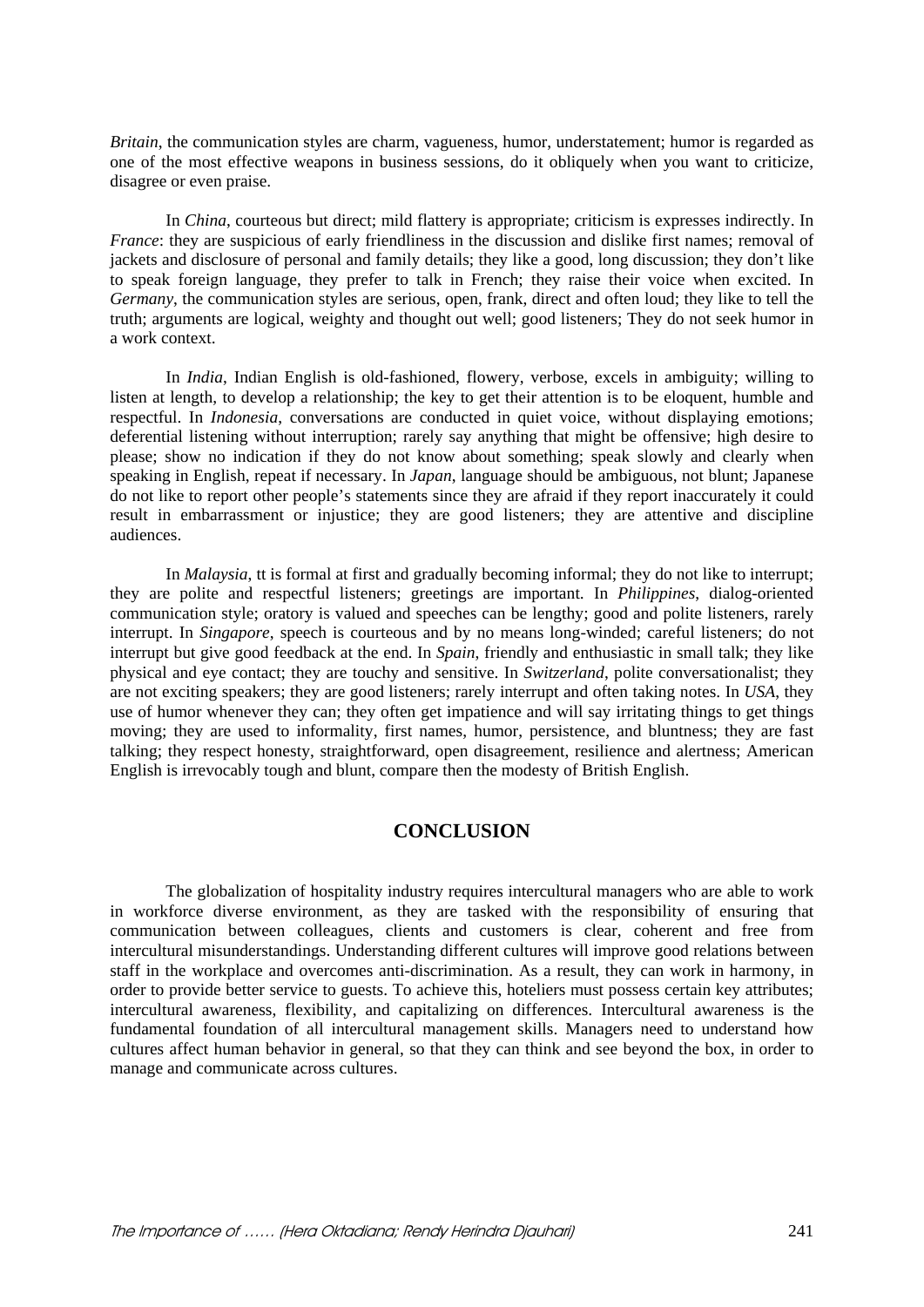### **REFERENCES**

- Brownell, J. (1991). Middle managers: facing the communication challenge. *The Cornell Hotel & Restaurant Administration Quarterly*, Issue February, pp. 52-59.
- Cichy, R. F., Sciarini, M. P., & Patton, M. E. (1992). Food-service leadership: could Atilla run a restaurant? *The Cornell Hotel & Restaurant Administration Quarterly*, Vol. 33, Issue. February, pp. 46-55.
- Gudykunst, W. B. (1987). Cross-cultural comparisons. In C. Berger & S. Chaffee (Eds.), *Handbook of Communication Science*. Beverly Hills, CA: Sage.
- Hall, E. T. (1979). *Beyond culture*. New York: Anchor Press.
- Hall, E. T., & Hall, M. R. (1987). *Hidden differences: doing business with the Japanese*. New York: Anchor Press/Doubleday.
- Hofstede, G., & Bond, M. H. (1984). Hofstede's culture dimensions: an independent validation using Rokeach's value survey. *Journal of Cross-Cultural Psychology*, Issue. 15, pp. 417-433.
- Hofstede, G. (1995). The business of international business is culture. In T. Jackson (Ed.). *Crosscultural Management*. Oxford, England: Butterworth Heinemann.
- Kim, Y. Y., & Reuben, B. D. (1988). Intercultural transformation: a systems theory. In Y. Y. Kim & W. B. Gudykunst (Eds.), *Theories in Intercultural Communication*. Newbury Park, CA: Sage.
- Kincaid, D. L. (1988). The convergence theory and intercultural communication. In Y. Y. Kim & W. B. Gudykunst (Eds.), *Theories in intercultural communication*. Newbury Park: CA Sage.
- Lewis, R. D (2006). *When cultures collide. leading across cultures*. Boston, MA: Nicholas Brealey International.
- Powers, T. F., & Riegel, C. D. (1993). A bright future for hospitality education: providing value in the 21st century. *Hospitality Research Journal*, Issue 17, pp. 295-308.
- Samovar, L. A., & Porter, R. E. (1995). *Communication between cultures*. Belmont, CA: Wadsworth.
- Spitzberg, B., & Cupach, W. (1984). *Interpersonal communication competence*. Beverly Hills, CA: Sage.